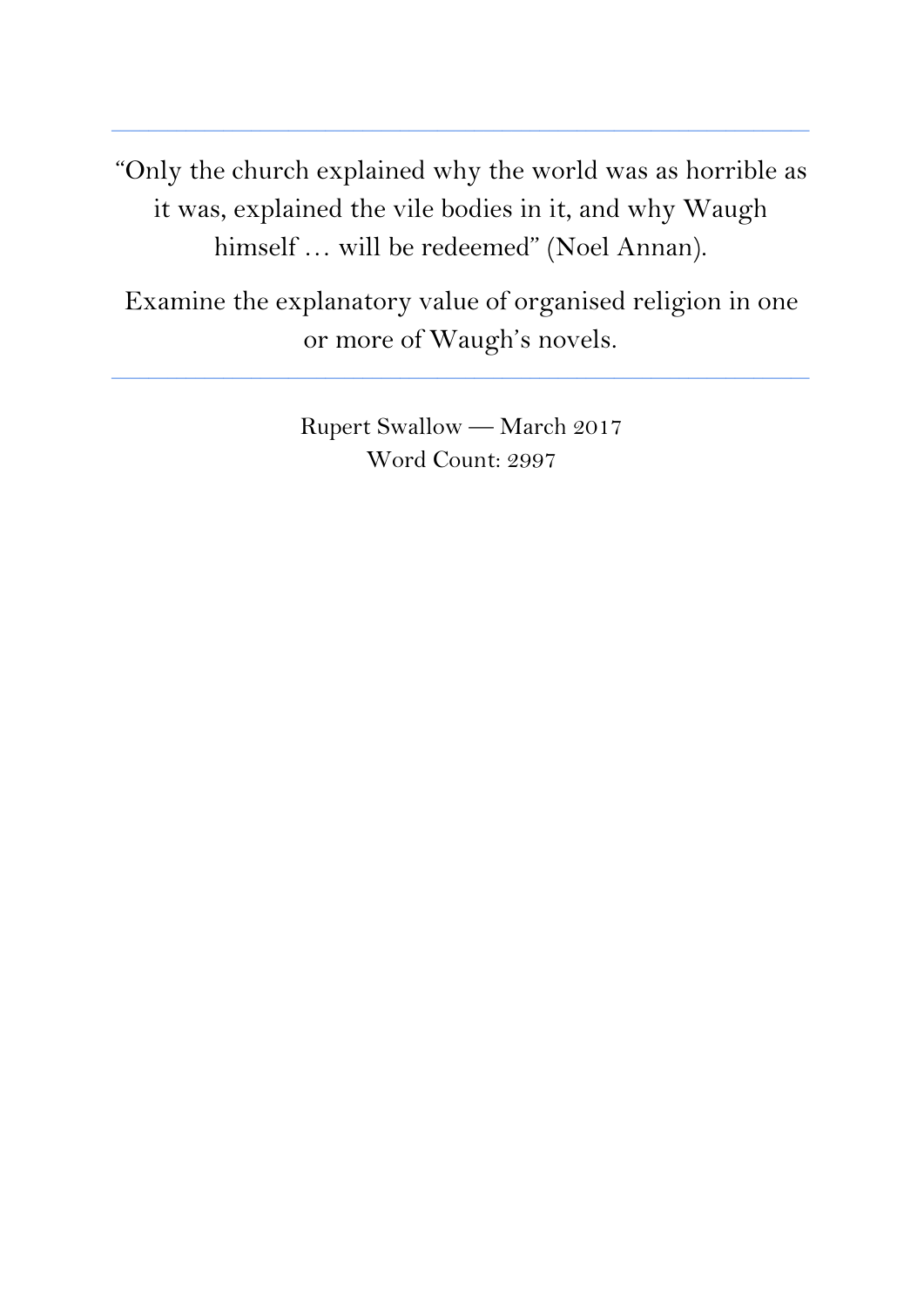Religion, in the sense of a guiding passion 'followed with great devotion',<sup>1</sup> in *Brideshead Revisited<sup>2</sup>* (henceforth *Brideshead*) comes in several guises. Organised religion is most prominently represented by Roman Catholicism.<sup>3</sup> However, alongside Catholic faith, critics have also noted veneration for material pleasures, art, money, the aristocracy and power.<sup>4</sup> In *Brideshead* these discourses, religions if you will, act as modes of seeing, explaining the world of the novel from different perspectives.<sup>5</sup> These perspectives have often been seen in competition with one another, one supplanting another to establish its own authority.<sup>6</sup> However, my aim, by considering the competing discourses in the narrative, is to support the conclusion of an early critic of *Brideshead*, Donat O'Donnell, who wrote that 'alien pieties [such as those mentioned above] were perhaps for Mr Waugh the forerunners of a more articulated faith'.<sup>7</sup> Through the narrative consciousness of Charles Ryder and his choice of metaphors, Waugh posits Catholicism as the *status quo*; those who adhere to other competing discourses are presented as insufficient under its normative pressure. Waugh's

<sup>1</sup> "religion, n." OED Online. Oxford University Press, March 2017. Web. 20 April 2017.

<sup>2</sup> Unless stated, all quotations are taken from Evelyn Waugh, *Brideshead Revisited* (London: Penguin Classics, 2000).

<sup>3</sup> Entangled though they are, I will try as much as possible to separate the theology of Catholicism from its socio-political trappings.

<sup>4</sup> See Martin Stannard, ed., *Evelyn Waugh: The Critical Heritage* (London: Routledge, 1984).

<sup>&</sup>lt;sup>5</sup> As has been discussed by Hynes, Waugh undertook the difficult task of presenting a religious conversion to a secular society. Unlike in previous comic novels, the serious tone of *Brideshead* did not allow such scope to convey an implicit moral message through satire. (See Jonathan Greenberg, 'Cannibals and Catholics: Reading the Reading of Evelyn Waugh's *Black Mischief*'.) Thus this eventual triumph of the religious discourse has, for several critics, hindered their sense of the novel's artistic merit. To mention a few, the anonymous TLS reviewer complained of the novel's 'too obviously preconceived idea', (see Martin Stannard, ed., Evelyn Waugh: The Critical Heritage (London: Routledge, 1984), pp.7-9 and pp.34-8.) Rose Macaulay lamented that Waugh reduced what was good to what was Catholic and Martin Amis asserts that there 'is something barefaced [...] in the programmatic way that the novel arranges for its three most unregenerate characters — Sebastian, Lord Marchmain, Julia — to claim the highest spiritual honours' (Martin Amis, 1981, quoted by Jason Harding in a seminar on *Brideshead Revisited*, 7th March 2017). For Amis in particular, the theme of the universal redemptive power of Catholicism is stressed too strongly and thus, by implication, compromises the veracity of the novel's realism. Whatever the strengths of these arguments, they do at least all agree on the importance of the church as an explanatory device within the novel.

<sup>6</sup> For example, Edmund Wilson writes that in Brideshead social climbing replaces genuine piety; 'Waugh's snobbery [...] so rapturous and solemn [...] finally gives the impression of being the only real religion in the book'. Edmund Wilson, *New Yorker*, quoted by Jason Harding in a seminar on *Brideshead Revisited*, 7th March 2017.

<sup>7</sup> Donat O'Donnell, 'The Pieties of Evelyn Waugh', *The Kenyon Review, Vol. 9, No. 3* (Ohio: Kenyon College, 1947) <http://www.jstor.org/stable/4332865> last accessed: 07-04-2017. pp.400-1.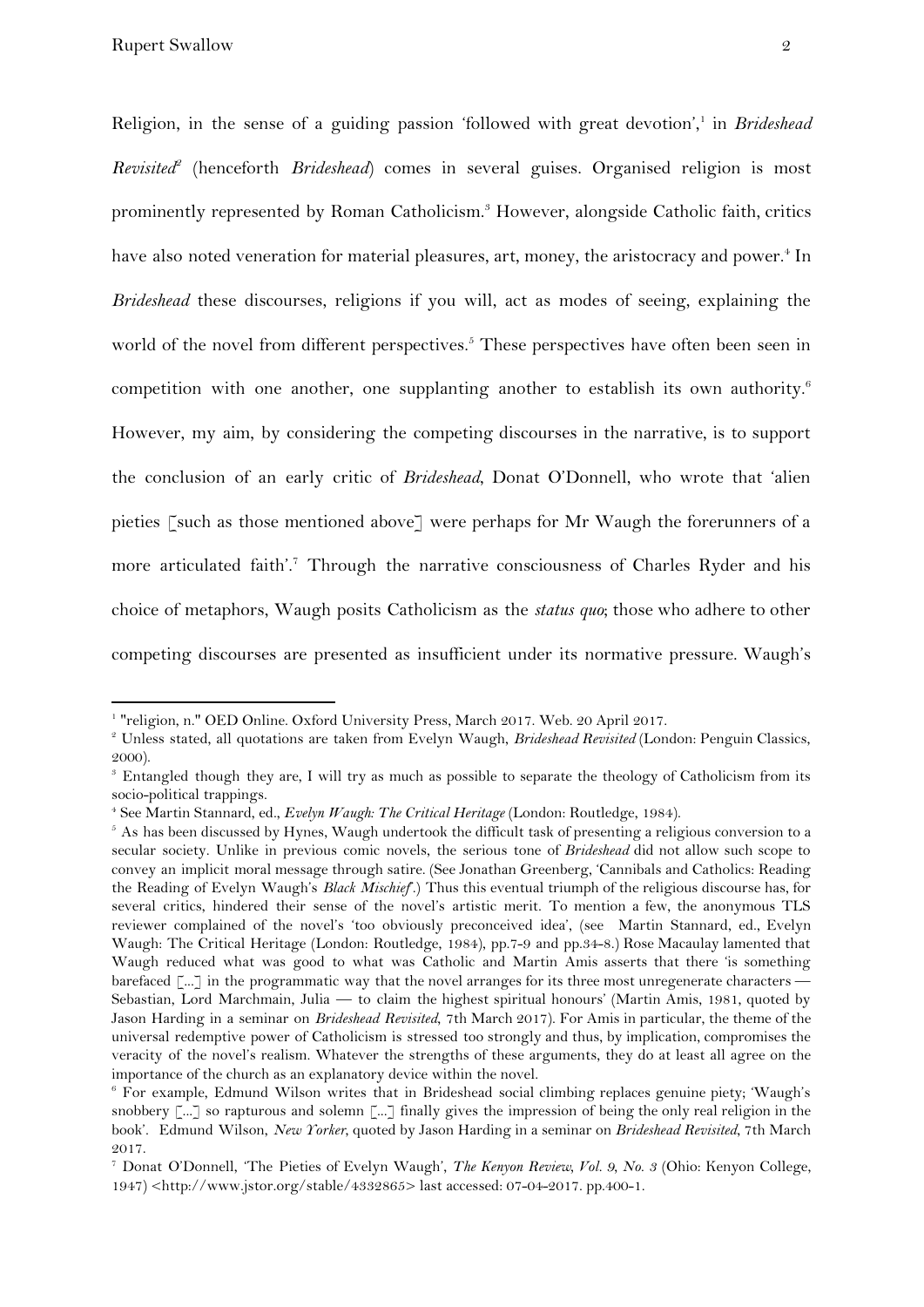Rupert Swallow 3

resolution of the differends resulting from clashes between these explanatory discourses also invite and coerce the reader to accept the Catholic metanarrative as sovereign. Thus, finally, by subordinating other discourses and triumphing Catholicism as the only way of explaining the horrible world, Waugh shows the redemptive power of organised religion.

Firstly, I will briefly consider the message of the text of *Brideshead* in its relation to Waugh's intentions. For Patrick Gray it is 'axiomatic that the meaning of a text is inseparable from the author's intention'<sup>8</sup> and Waugh himself is clear that 'the book is about God'.<sup>9</sup> For him *Brideshead* is a novel 'steeped in theology'.<sup>10</sup> However, one must be wary of trusting the teller and not the tale. Waugh himself is aware of this danger, warning, in the author's note, against any too closely autobiographical links: 'I am not I; thou art not he or she; they are not they'.<sup>11</sup> Despite this, the tale may say a great deal about the teller and their intentions; in Steven Knapp and Walter Benn Michaels's words, 'meaning is just another name for expressed intention'.<sup>12</sup> Thus, the meanings I derive from my interpretation of *Brideshead* must be some, necessarily distorted, reflection of Waugh's own beliefs. For example, Charles, as the author of his own story, is, at least, a partial projection of Waugh himself. There is also considerable consonance between Ryder's life and the one Waugh maps out for himself: Waugh says of himself '[In public life] I wish to offer the spectacle of a man born with every aptitude and sensibility that make for literary eminence, who has

<sup>8</sup> Patrick Gray, 'Literature vs Propaganda: Ambiguity and the Catharsis of Doubt', transcript of talk at Fudan University, 17th May 2016,

<sup>&</sup>lt;https://www.academia.edu/31047286/\_Literature\_vs.\_Propaganda\_Ambiguity\_and\_the\_Catharsis\_of\_Dou bt\_Fudan\_University\_17\_May\_2016> last accessed 08-04-2017.

<sup>9</sup> Quoted in William Myers, *Evelyn Waugh and the Problem of Evil* (Faber and Faber: London, 1991) p.76.

<sup>&</sup>lt;sup>10</sup> Quoted in Myers, p.76.

<sup>11</sup> Waugh, *Brideshead,* cover page.

<sup>&</sup>lt;sup>12</sup> Steven Knapp and Walter Benn Michaels, 'Against Theory' in Simon, Peter, ed., The Norton Anthology of Theory and Criticism, 2nd Edition (New York: W. W. Norton and Company, 2010), p.2493.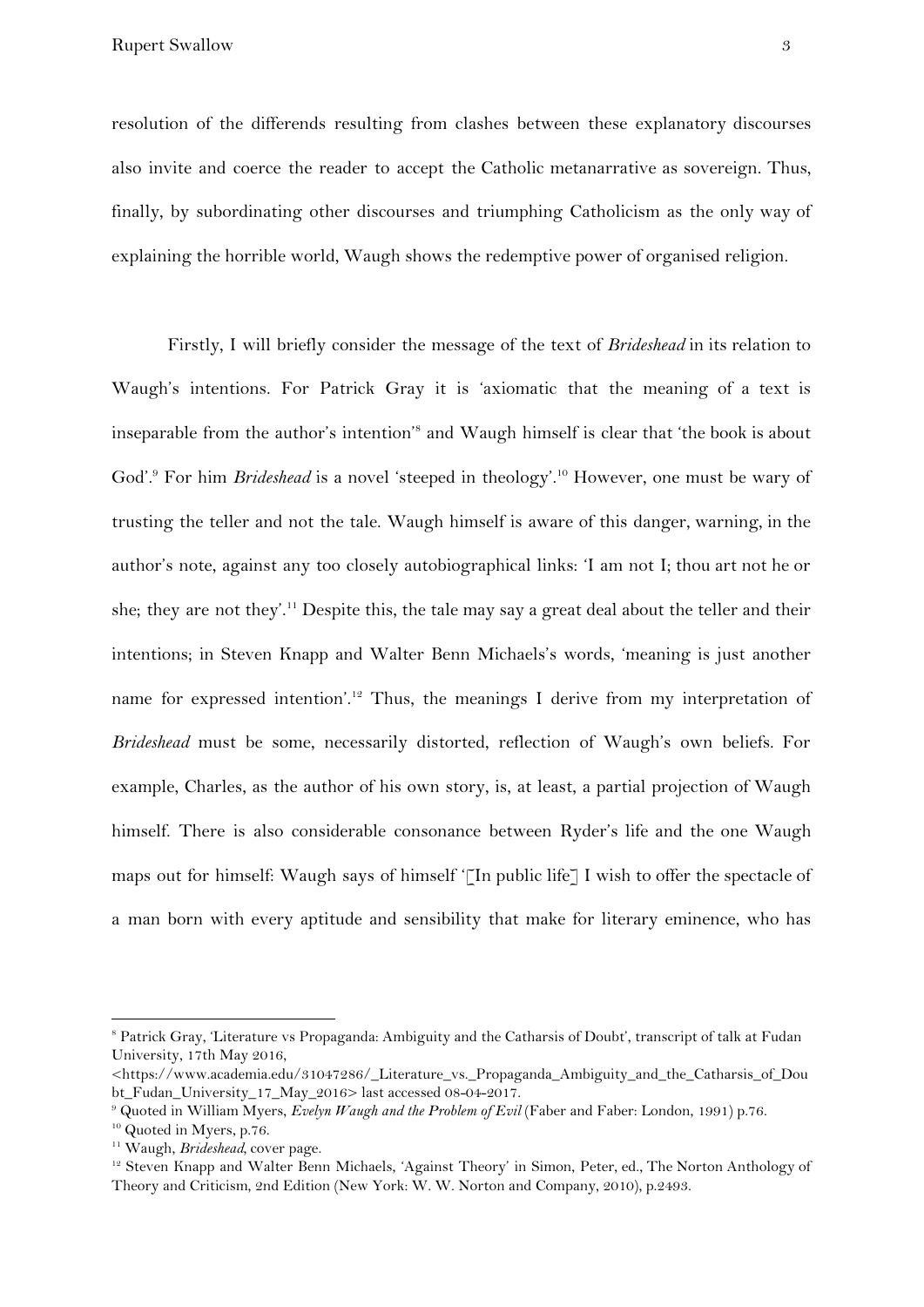Rupert Swallow 4

without betrayal of his vocation subordinated it to  $\lbrack ... \rbrack$  a higher.'<sup>13</sup> Thus, the way Charles narrates his own tale, which as I will show urges the strength of the redemptive power of Catholic faith, is also indicative of Waugh's own belief in the redemptive power of organised religion.

Though vile bodies are numerous in the novel, from the philistine aristocrat Boy Mulcaster to the subversively homosexual, aesthete-par-excellence Anthony Blanche,<sup>14</sup> I will focus on the character of Rex Mottram as the embodiment of certain aspects of what is horrible about the world. At a first glance Rex appears to exemplify much that is attractive about modern society. He is rich, powerful and a smooth talker. However Charles's narration hints that this is just a gloss obscuring a disreputable character. By the nature of the first person narrative voice Rex is presented entirely from Charles's point of view and so subject to his scathing, often snobbish, commentary. For example, Charles rather unflatteringly describes Rex's treatment of Lady Marchmain as 'masterly' (p.179). Moreover Rex, being an American, is of indeterminate social status and is never precisely located either socially or politically. Instead he remains slightly shady with 'an air of mystery, even of crime' (p.172) about him. He brings the shadow of politics and Capitalism into the novel, 'the flavour of [...] the big table at the Sporting Club, the second magnum, and the fourth cigar' (*Ibid).* Heath has shown that 'Waugh repeatedly uses examples of bad taste as hallmarks of corruption'.<sup>15</sup> Rex's present of the jewelled tortoise — described by

<sup>13</sup> Evelyn Waugh, "to Mgr Ronald Knox" quoted in D. Marcel DeCoste, *The Vocation of Evelyn Waugh: Faith and Art in the Post-War Fiction* (Surrey: Ashgate Publishing Limited, 2015) p.1.

<sup>14</sup> See Robert Murray Davis, '"Clarifying and Enriching": Waugh's Changing Concept of Anthony Blanche', *The Papers of the Bibliographical Society of America, Vol. 72, No. 3,* pp. 305-320 (Chicago: University of Chicago Press, 1978) <http://www.jstor.org/stable/24302122> accessed: 07-04-2017.

<sup>15</sup> Heath Jeffrey, *The Picturesque Prison: Evelyn Waugh and His Writing* (Kingston and Montreal: McGill-Queen's UP, 1982) p.77.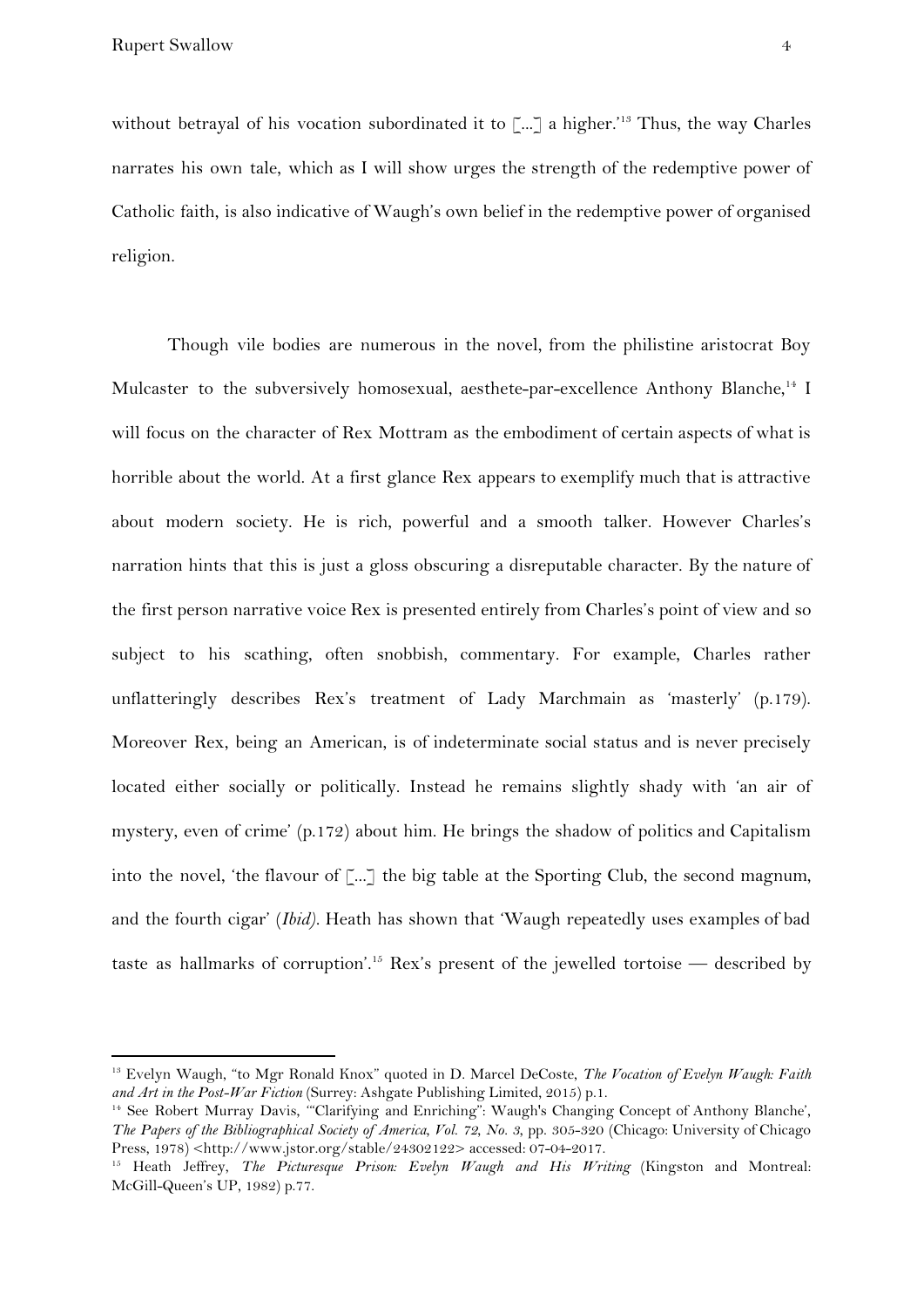Rupert Swallow 5

Charles with typically understated dismissal as a 'slightly obscene object'<sup>16</sup> — is a perfect example of generosity become excess. As Charles notes, when he enters the police station after Sebastian's arrest he looks slightly preposterous, 'the embodiment — indeed, the burlesque — of power and prosperity; he wore a fur-lined overcoat with broad astrakhan lapels and a silk hat' (p.108). He courts Julia, 'by all accounts the top debutante' (p.173) like a big game hunter. Thinking only 'in terms of immediate tactical advantage'<sup>17</sup> he finds her 'a suitable prize' (*Ibid*) to add to his growing reputation.

However, more than being merely crass or disreputable, Waugh also shows that Rex, for all his savoir vivre, is woefully lacking by spiritual criteria; his conspicuous consumption fails to compensate for his lack of Christian understanding, in both senses of that phrase. Interestingly, though it takes Julia, when outcast from the church, a year to realise her mistake, Father Mowbray, representative of organised religion, is contrastingly presented as being blessed with immediate insight; 'you know Father Mowbray hit on the truth about Rex at once, he wasn't a complete human being at all' (p.186). At another point Waugh uses the differend created by Rex's attempt to marry Julia to explain his deficiencies. He is wonderfully inept at converting to Catholicism.

> [Rex] "Look, Lady Marchmain, I haven't the time. Instruction will be wasted on me. Just give me the form and I'll sign on the dotted line." [Lady Marchmain] "it usually take some months — often a lifetime." [Rex, completely misunderstanding her] "Well, I'm a quick learner. Try me." (p.179)

Living in an age of surfaces Rex thinks he only has to memorise Catholic dogma to convert; faith has no meaning in his conception of the world. Within the Catholic frame of Charles's narration, this is a problem*.* Rex refuses to alter his Capitalist outlook and instead sees the

<sup>&</sup>lt;sup>16</sup> Waugh, *Brideshead*, quoted in DeCoste, p.35.

<sup>17</sup> Robert Murray Davis, *Brideshead Revisited: The Past Redeemed* (Boston, MA: Twayne, 1990) p.99.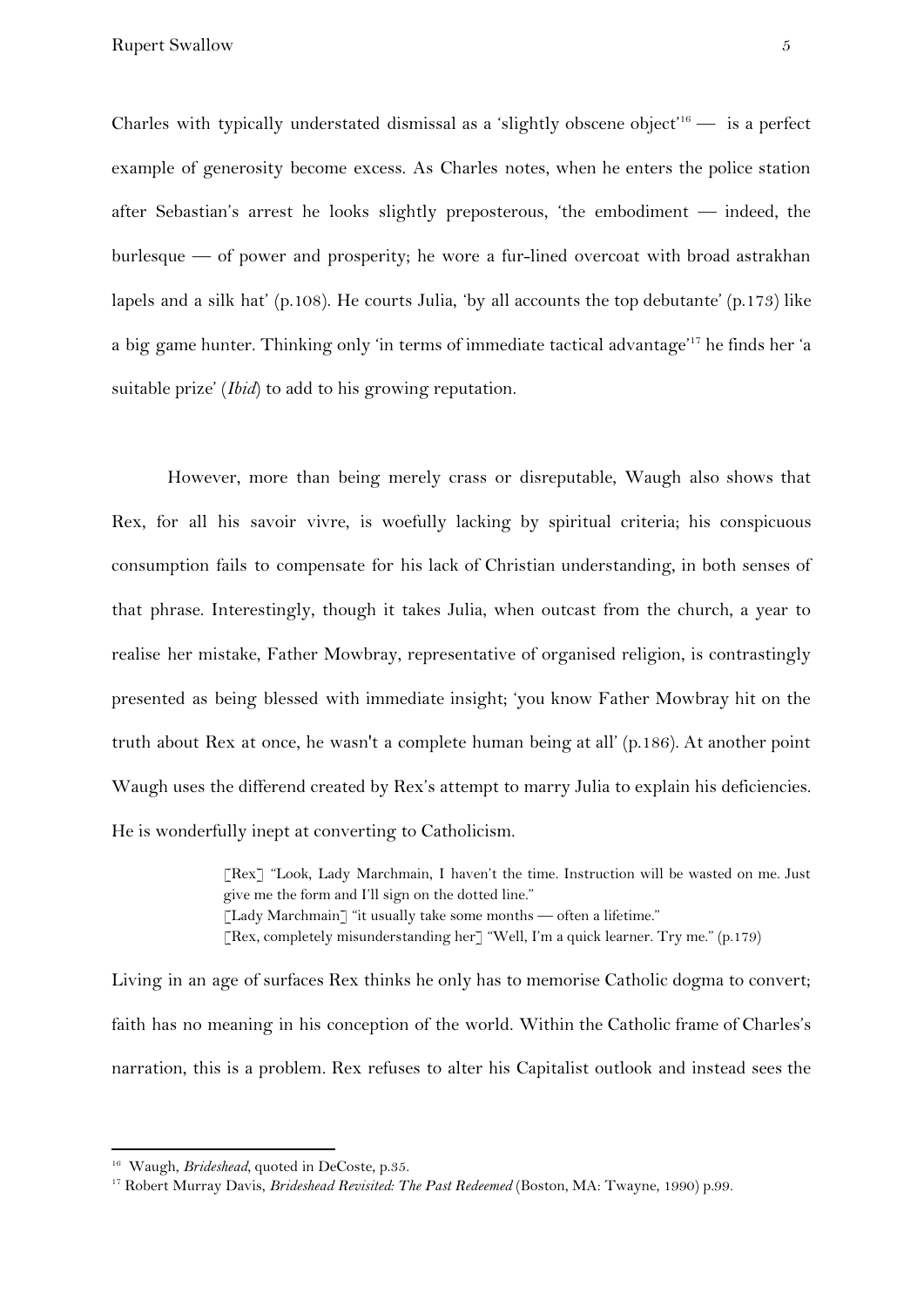marriage like a merger between two companies. It only requires the signing of contracts to validate it. In the same manner he refuses to relinquish his strongly held beliefs in rationalism. Thinking organised religion, in Charles's words '[a]ll bosh' (p.272), he takes every one of its structures as equally fictitious. This leaves him comically vulnerable to Cordelia, his antithesis in many ways. For all his worldly wealth and political, masculine power he cannot conceive the Catholic perspective and so falls victim to Cordelia's various fictions about Vatican monkeys. Later dismissed by his wife as 'a tiny bit of a man pretending he was the whole' (p.186), he is marginalised by Charles's narrative in the second half of the novel. In this manner, Waugh presents aspects of the modern world such as secular Capitalism as horrible, its lack of taste signaling its moral corruption, and yet simultaneously deficient. Through Charles's narrative voice Waugh thus dismisses, marginalises, and so de-legitimises this discourse and urges the necessity of adopting an alternative Catholic explanatory perspective instead.

As above, one might see the conflicts between the different religions in *Brideshead* as discourse struggles for prominence.<sup>18</sup> They enact what Benhabib has described as 'the endless struggle of local narratives vying with one another for legitimation'.<sup>19</sup> For example, early on, Charles's aesthetic judgements are hijacked by Brideshead to make a religious point; 'You take art as a means not an end. That is strict theology, but it is unusual to find

<sup>18</sup> A metatextual streak in the novel encourages this discourse analysis. *Brideshead* foregrounds its own textuality in two main ways. The first is Charles's mode of narration through memory, with the revisionary processes that entails — 'it is easy, retrospectively, to endow one's youth with a false precocity or a false innocence. [...] But this was not the truth.' — and the second his inclusion of the reader in his memories and thoughts — 'perhaps all *our* loves are merely hints and symbols' (p.284, my italics) — which presupposes a collective containing both reader and narrator. These two devices go some way to creating a self-justifying reflexivity in the narrative which convinces the reader both of Charles's authority as narrator and of the veracity of his conversion. To put it differently, the self-consciousness of Charles's narration makes the reader more aware of his presentation of it, thus making the competition between discourses more prominent.

<sup>19</sup> Seyla Benhabib, 'Situating the Self', 1992, quoted in Christopher Butler, *Postmodernism: a Very Short Introduction* (Oxford: Oxford University Press, 2002) p.29.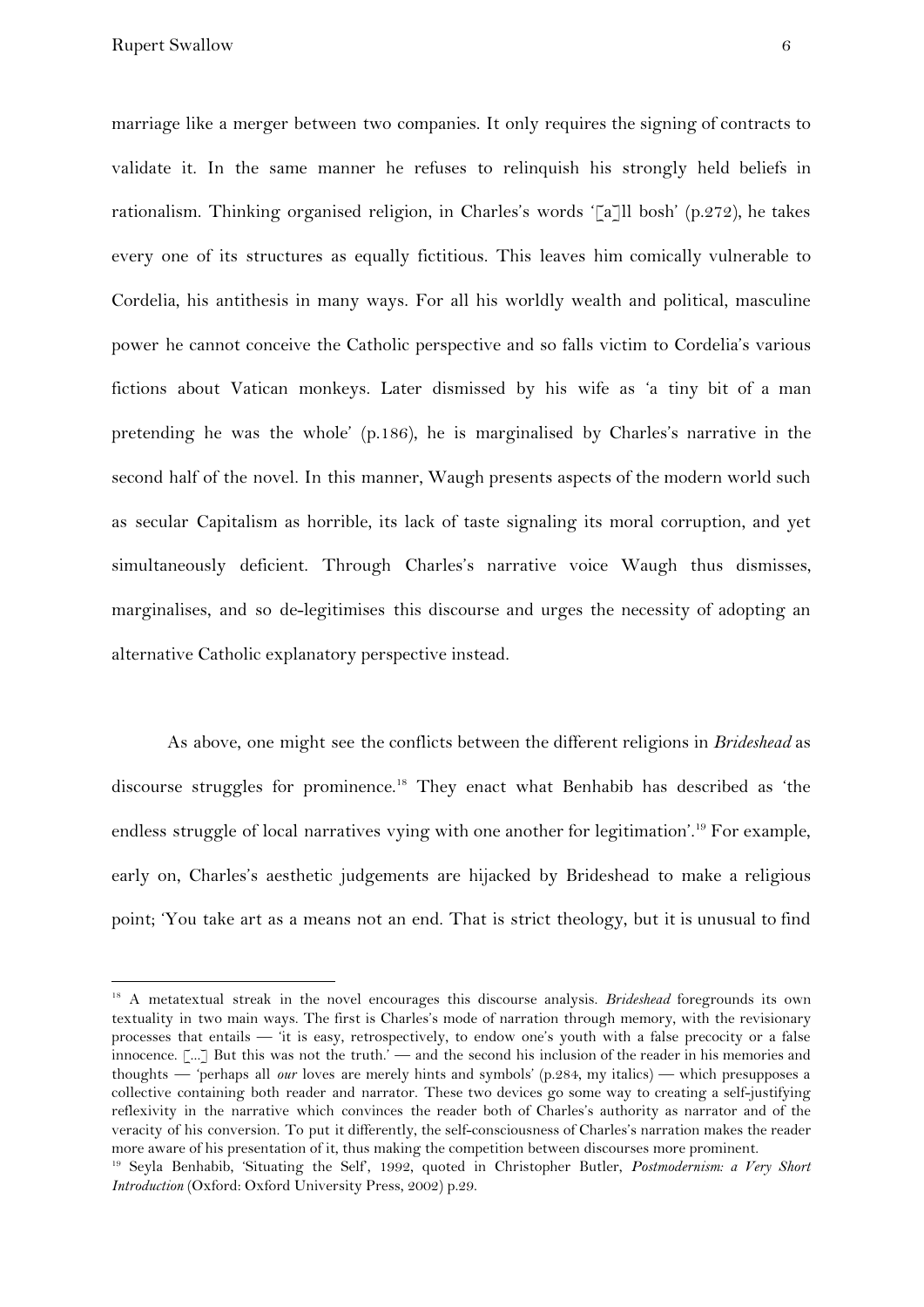an agnostic believing it' (p.83). Charles makes 'the chapel's worth dependent on fashion'<sup>20</sup> but Bridey, quoting the *Catechism of the Catholic Church* — 'art is not an absolute end in itself, but is ordered to and ennobled by the ultimate end of man'<sup>21</sup> — shows Charles 'that art [...] properly serves purposes beyond the aesthetic.<sup>222</sup> In a similar way to the chapel here, Charles himself is the site for the play of a succession of discourses throughout the narrative. After he first breaks with the Marchmains he says:

> "I have left behind illusion," I said to myself. "Henceforth I live in a world of three dimensions — with the aid of my five senses." I have since learned that there is no such world (p.158.)

The material pleasures he enjoyed with Sebastian, 'the languor of Youth' (p.71), are dismissed as illusory, the magic tricks of 'the Young Magician's Compendium' (p.158). In their stead Charles takes up a rational aesthetic vocation in Paris. However, due to his Catholic faith in the present (from Charles's retrospective narrative perspective), this world in its turn is just as illusory as its predecessor. He has 'come to accept claims that, in 1923, I never troubled to examine, and to accept the supernatural as real' (p.77) incidentally showing, through his use of scientific language — 'examine' (*Ibid*) — the possibility of religious belief from atheistic beginnings. Similarly, Charles's love of art gives way in its turn to his love for Julia. Their conversation at the start of their affair shows this succession of passions. Charles's question — 'I wonder which is the more horrible, [...] Celia's Art and Fashion or Rex's Politics and Money' (p.258) — raises the spectre of two aspects of the horrible world. 'Why worry about them?' (*Ibid*) Julia replies, dismissing these spectres in favour of her and Charles's romantic narrative. Charles's response, 'we've got our happiness in spite of them; here and now [...] for how many nights?' (*Ibid*), acquiesces in her dismissal

<sup>20</sup> DeCoste*,* p.34.

<sup>&</sup>lt;sup>21</sup> Quoted in DeCoste, p.34.

 $22$  DeCoste, p.34.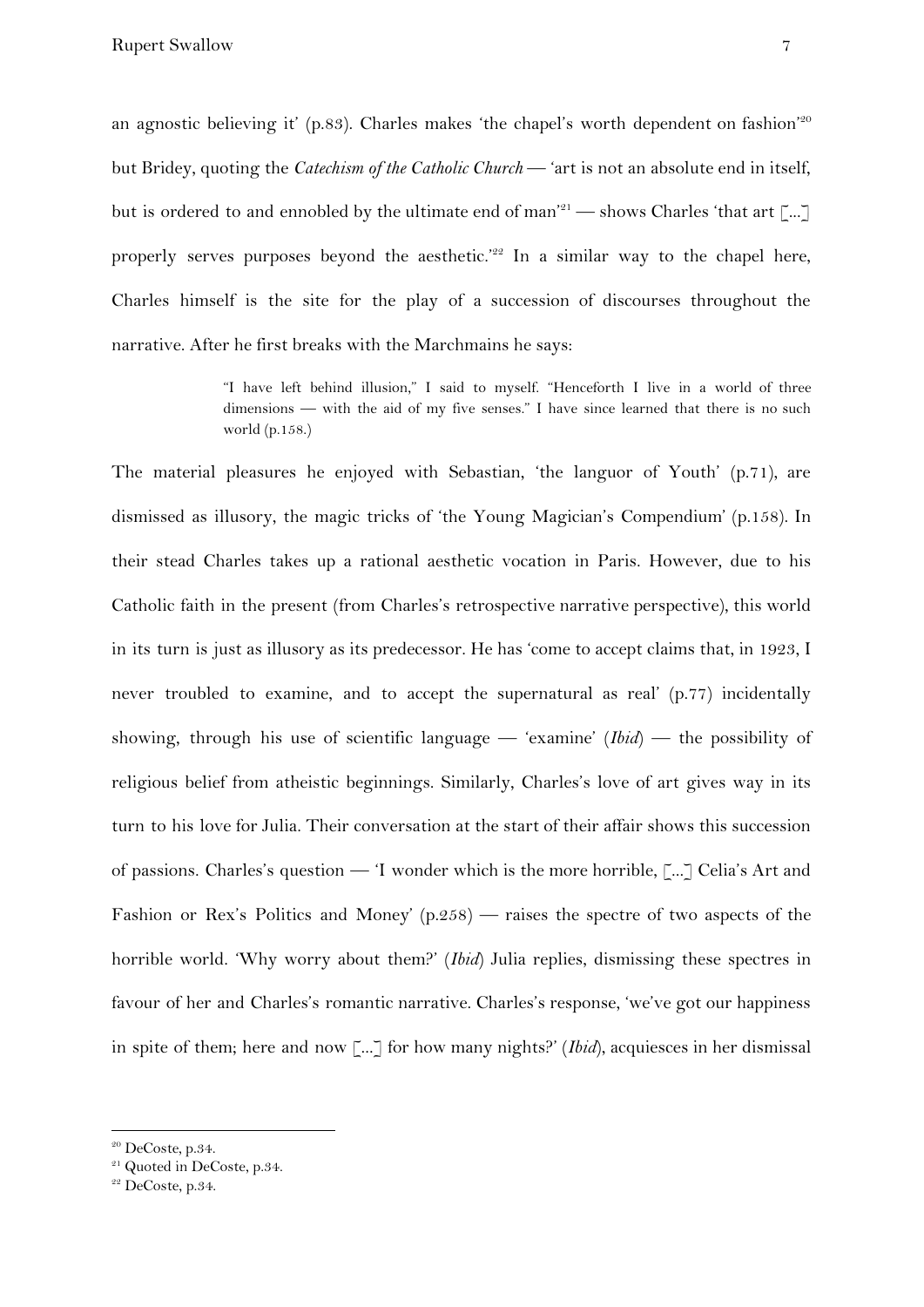but roots their love in the present and so renders it subject to the ravages of time. This temporal instability implies that his love for Julia is merely a stepping stone, a forerunner, for love of God. The potential of this idea is then realised later in the syuzhet with his epiphany that 'perhaps all our loves are merely hints and symbols [...] paving stones along the weary road that others have tramped before us' (p.284). As Robert Davis has noted, by the end Charles has 'learned to see all places and all actions in light of a larger purpose', $23$ faith in God.<sup>24</sup> By presenting a succession of discourses, each asserting themselves over the one preceding it, and so making love of God the fulfilment of Charles's spiritual bildungsroman, Waugh asserts the primacy of the Catholic faith as a way of seeing.

More than this, Waugh uses the descriptive and metaphoric language of the text to urge the normative state of Catholicism, and so establish it as the explanatory discourse. Waugh presents those who cannot understand the central values of Catholicism, such as selflessness and devotion, as deficient. Just as Rex, as seen above, is dismissed as 'something absolutely modern and up-to-date [...] only this ghastly world could produce, [...] an organ kept alive in a laboratory' (p.186), Charles's Aestheticism is shown as equally lacking.<sup>25</sup> Several examples will serve to illustrate this point. Firstly, at their dinner in Paris at Rex's expense Charles notes 'I rejoiced in the Burgundy. It seemed a reminder that the world was an older and better place than Rex new, and that mankind in its long passion had learned

<sup>23</sup> Blayac, Alain, ed., *Evelyn Waugh: New Directions* (New York: St. Martin's Press, 1992) p.33.

<sup>&</sup>lt;sup>24</sup> The primacy of organised religion, in the form of Catholicism, may also be seen through the heteronormative strain that runs through the novel; Charles's love for Sebastian is childish and matures into his love for Julia, which then becomes a fully-formed love of God.

<sup>&</sup>lt;sup>25</sup> Martin Stannard, in a lecture at Durham university, 9th Feb 2017, talked about the 'compression of two discourses', Catholicism, with its attendant conservative baggage, and Aestheticism. While this idea has some presence in critical studies — it is the subject of DeCosta's book *Vocation* — it is also productive to consider the two as mutually exclusive binaries. This gives a better sense of the ideological conflicts in *Bridehead* and allows for a more focused discussion of the novel's theological values.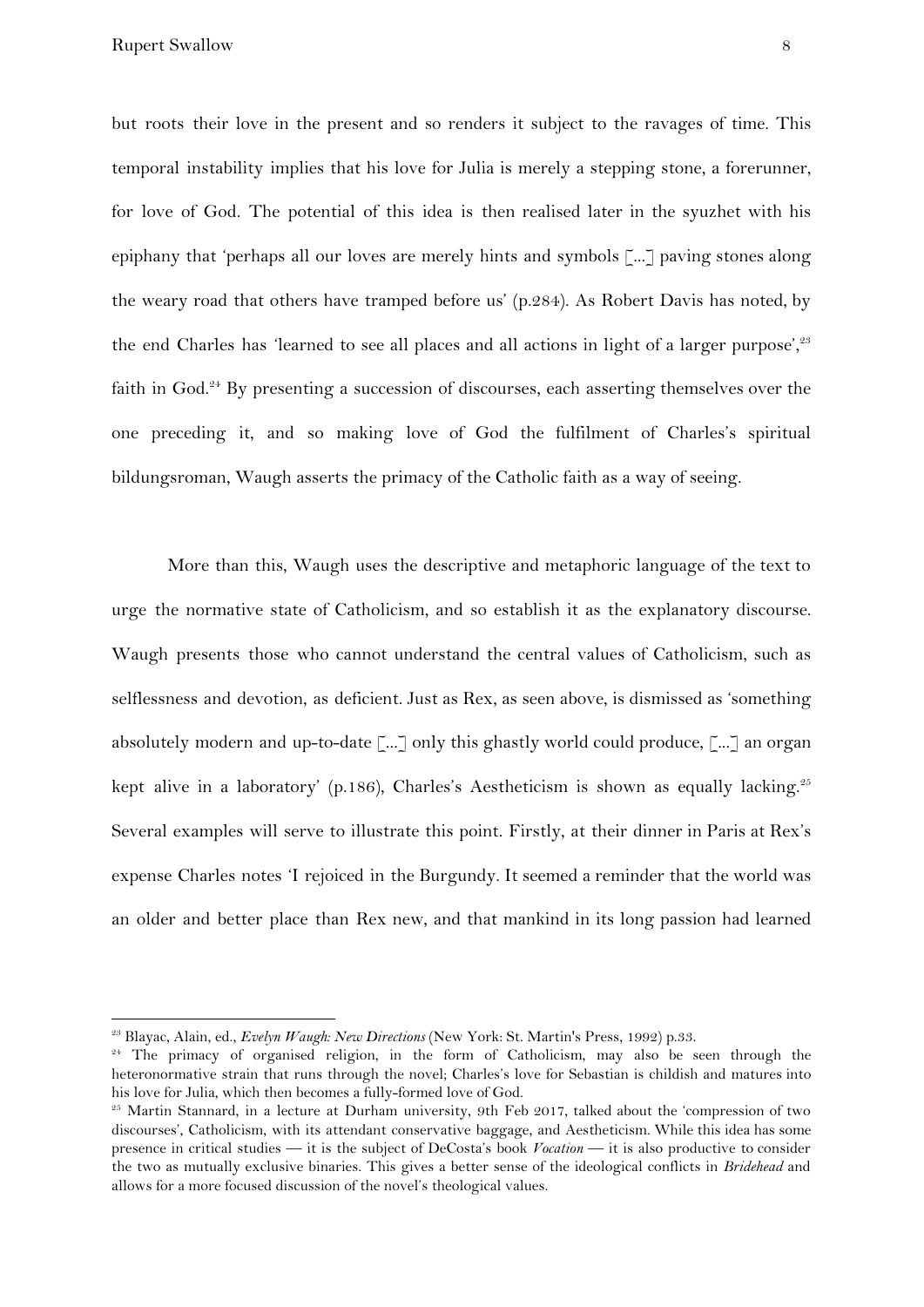another wisdom than his'.<sup>26</sup> As DeCoste fairly notes, 'this scene features a Ryder whose callow snobbery and measurement of all worth on a scale of worldly pleasures betrays a deformed character'.<sup>27</sup> Charles is as deficient as Rex, a vile body of a different kind. At another point early in the novel, Charles again dismisses his dinner companion, this time Cordelia, for her 'convent chatter' (p.208); he writes 'I was a man of the Renaissance that evening  $\lceil ... \rceil$  I, who had walked the streets of Rome in Genoa velvet and had seen the stars through Galileo's tube' (*Ibid*). *Brideshead*'s nostalgia notwithstanding, by setting the material and scientific (velvet and Galileo respectively) in a distant Renaissance past, Waugh 'others' it. He links Charles's mental state to a previous historical period in the growth of Western culture and so implies that it is a formative step in his progress towards maturity. The fact he dismisses Cordelia so cursorily implies that he currently lacks any sense of religious understanding. He has instead swallowed the accepted values of contemporary secular society, his school teaching that 'biblical texts [and by extension religions] were highly untrustworthy' (p.77), without trying to understand them. The novel hence suggests that the explanatory discourse of religion is restricted, not by something inherent, but by external influences. Its explanatory value is dependent on its accessibility and institutions such as schools have created societal prejudice and hence barriers to entry. In spite of this, in a later discussion with Cordelia on religious matters, Charles shows that his past self was aware of his lack of understanding; 'How often, it seemed to me [in my past state], I was brought up short, like a horse in full stride suddenly refusing an obstacle [...] too shy even to put his nose at it and look at the thing' (p.291). Here the image of a horse failing to jump a fence implies a lack in Charles's past state; not to look at the obstacle at all is not even to consider the validity of organised Catholicism. Similarly, the fact that this

<sup>26</sup> Waugh, *Brideshead*, quoted in DeCoste, p.36.

 $27$  DeCoste, p.36.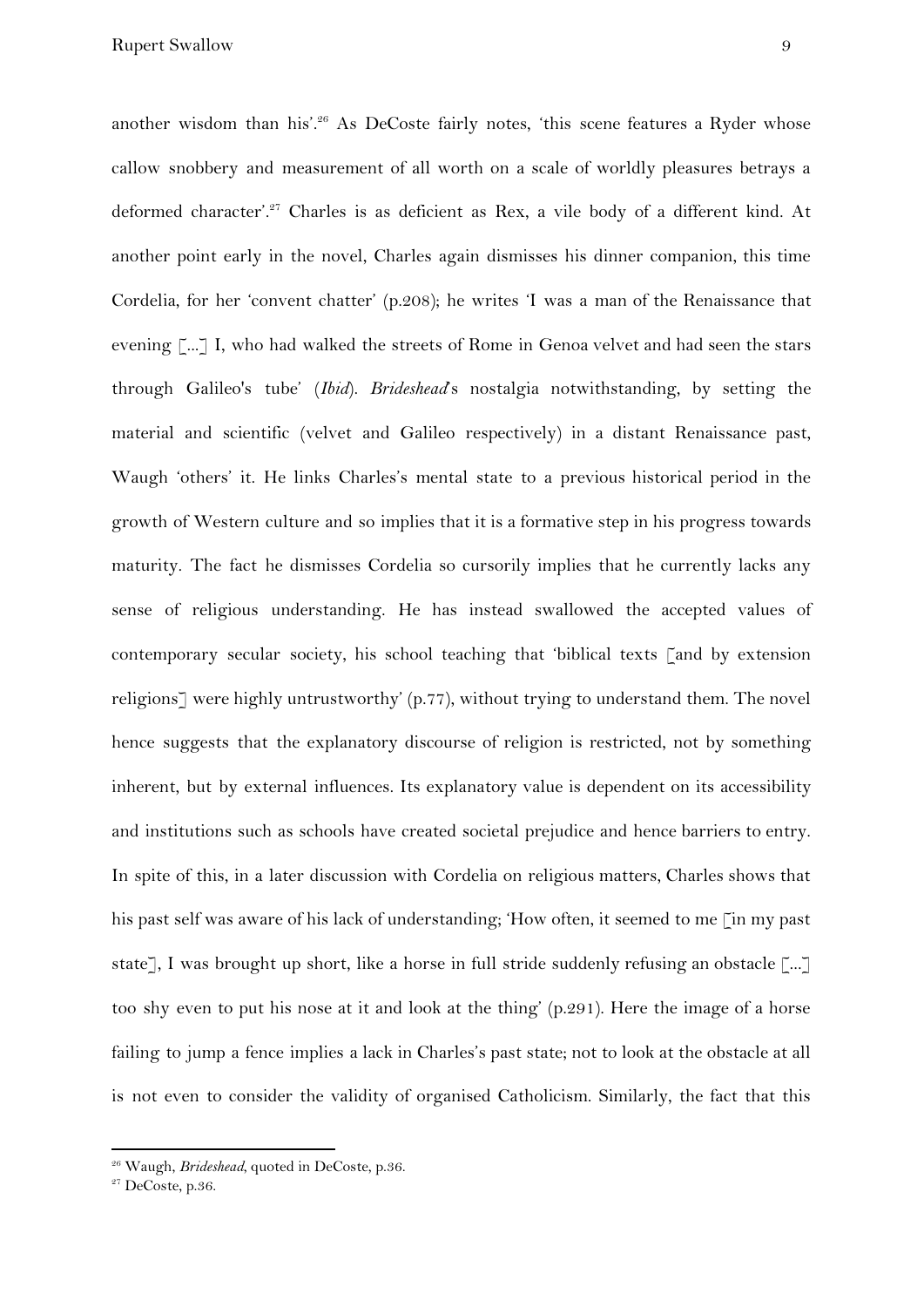obstacle is even there to be surmounted, is part of his journey along the road of life, implies that the process of understanding Catholicism is a necessary one. To give a final example of how Waugh others non-Catholics, after his barren decade, but before his epiphany, Charles echoes Julia's description of Rex, describing himself as 'still a small part of myself pretending to be whole'.<sup>28</sup> Thus through subtle linguistic turns Waugh implies that those who cannot understand the world in religious terms, that is to say, those without Catholic faith, are deficient. Kermode says '[o]pinion — or truth if you are Catholic — breaks into the text<sup>29</sup> and Charles's opinionated narrative voice, and hence the truth *Brideshead* expounds, is Catholic. In this way, by presenting non-adherents of organised religion as an incomplete other, Waugh uses Charles's organising consciousness to imply the normative state of Catholicism.

In contrast to the largely implicit effects of Charles's narration, the resolution of the differends Waugh presents in the events of *Brideshead* show most explicitly the sovereignty of the Catholic metanarrative. For example, Charles and Brideshead's disagreement about the artistic merits of the chapel, a clash between aestheticism and 'strict theology' (p.83), is 'not [just] a matter of words, but expressed a deep and impassable division between us; neither had any understanding of the other' (*Ibid*). However, despite this statement, after his conversion Charles is able to bridge this divide and understand Brideshead's theological point. By favouring the Catholic discourse Waugh shows its explanatory legitimacy.

*Brideshead*'s climax, the death of Lord Marchmain, provides the crucial differend in the narrative. Charles, still retaining his scientific and artistic value systems — he rejoices

<sup>28</sup> Waugh, *Brideshead*, quoted in DeCoste, p.36.

<sup>29</sup> Frank Kermode, 1960, quoted by Jason Harding in a seminar on *Brideshead Revisited*, 7th March 2017.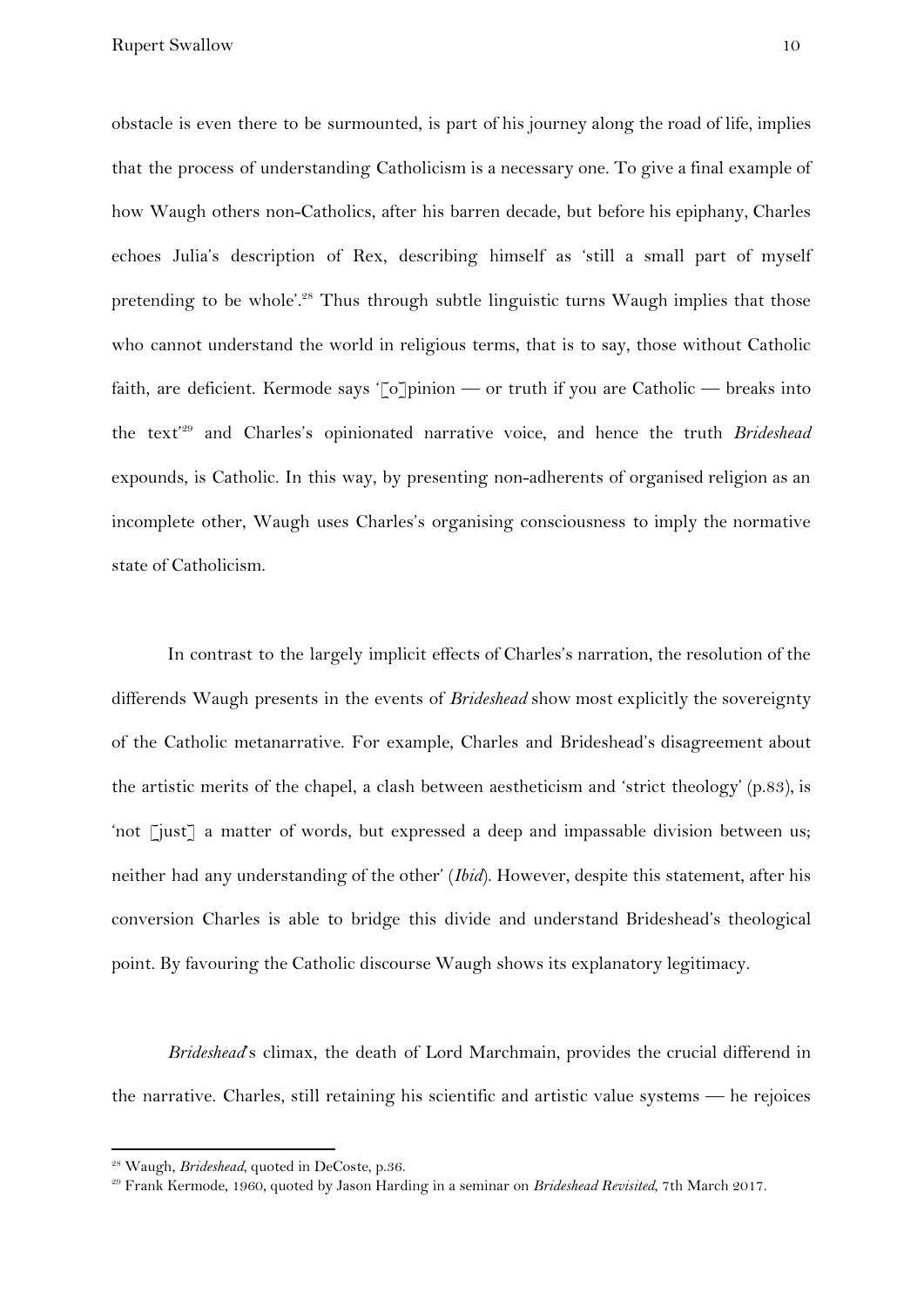that 'mumbo jumbo is off  $\left[\dots\right]$  the witch-doctor has gone' (p.307) — cannot initially comprehend Julia's religious conception of peace. The conflict between the two can only be resolved by the suppression of alternative discourses in favour of the religious one. Myers shows an awareness of this when he says 'Lord Marchmain's repentance [...] signifies the triumph of eschatology over romance, and [...] over design and every other imaginable human value<sup>30</sup> but he does not explore its effect on Julia and Charles. As her outburst by the fountain shows, Julia cannot reject Catholicism; as she says, '[i]t becomes a part of one, if they give it to you early enough' (p.269). Thus she must reject her romantic attachment to Charles. With that, and the failure of compassion Charles shows when, afterwards, he compares her 'conscience [to] a pre-Raphaelite picture' (p.273), the novel subordinates the values of aestheticism which Charles still embraced at that point. Just as Julia in her outburst cannot forget the image of Christ on the cross 'hanging over the bed in the night nursery' (p.269) the theme of memory recurs for Charles and, in a 'phrase  $\lceil ... \rceil$  from  $\lceil$ his $\rceil$ childhood' (p.317), he thinks of 'the veil of the temple being rent from top to bottom' (*Ibid*) and thus catches a glimpse of God's all-encompassing redemption. He realises that his love for Julia, his previous love for Sebastian, and its attendant artistic 'conversion to the Baroque' (p.73), and, in fact 'all [his] loves' (p.284), have been 'merely hints and symbols' (*Ibid*), forerunners of this more articulated Faith in God. The compelling shape of Lord Marchmain's conversion, analogous to the Biblical return of the lost lamb or prodigal son, allows Charles to break free of the intellectual impasse which had previously divided him and Julia.<sup>31</sup> His last words to her, 'I hope your heart may break, but I do understand' (p.319), shows that, grudgingly but inevitably, he has come to accept the previously inaccessible

 $30$  Myers, p.77.

<sup>&</sup>lt;sup>31</sup> Whether or not Lord Marchmain does indeed genuinely come back to the Church, the import of the structure of his life remains persuasive.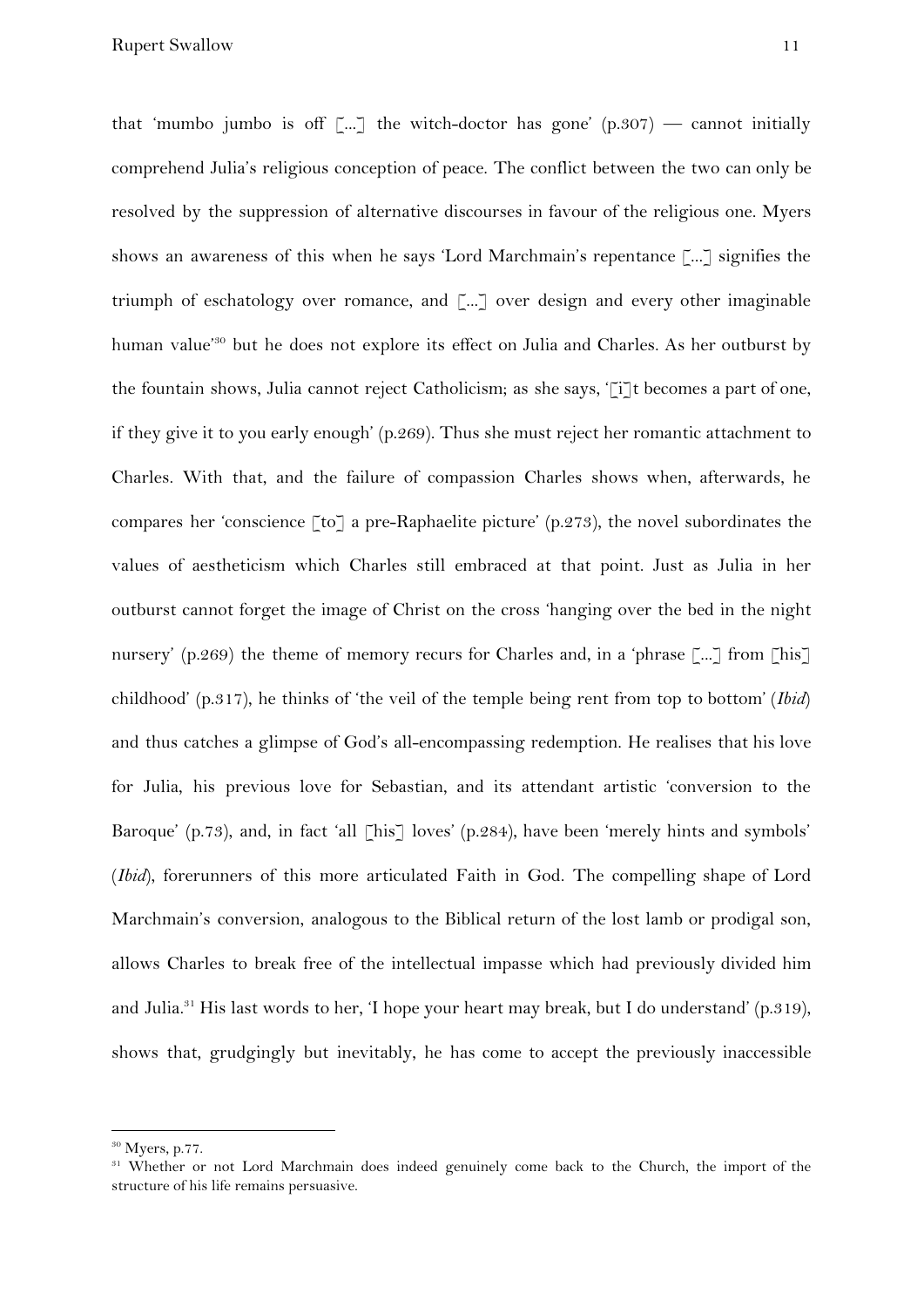truth of the Catholic conception of the world. His conversion, explaining the previously intractable conflict, in its turn urges the redemptive power of conversion on the reader. $32$ Thus by resolving this conflict between Charles and Julia, the crux of the plot, in favour of organised religion, Waugh urges the all-encompassing redemptive power of Faith and implies that it is the best way of explaining the world.

To conclude, mediated largely through Charles's narrative consciousness, Catholicism triumphs as an explanatory discourse in *Brideshead* since alternatives are seen either as forerunners, or are dismissed as deficient or illusory. In the same way, those who inhabit these discourses, the representatives of aspects of what is horrible in the world, are rejected in favour of those who adhere to the Catholic metanarrative. The normative force of organised religion as an explanatory discourse, dramatised in the plot by Waugh with his metaphorical twitch upon the thread, offers the possibility of both conversion and redemption and so posits Catholicism as the only satisfactory, and possible, explanation of the unsavoury aspects of the novel.

 $32$  Hynes perceptively sees this as a result of Waugh's use of form. For him Brideshead's presentation of the necessity of redemption by the Catholic faith in spite of the horrible world is a specific result of the use of a first person narrator; 'only when the narrator has trained us to see, presume, conclude, take for granted as he had done, will he be ready to snap his trap on us as the trap had been snapped on him'. Hynes, p.235.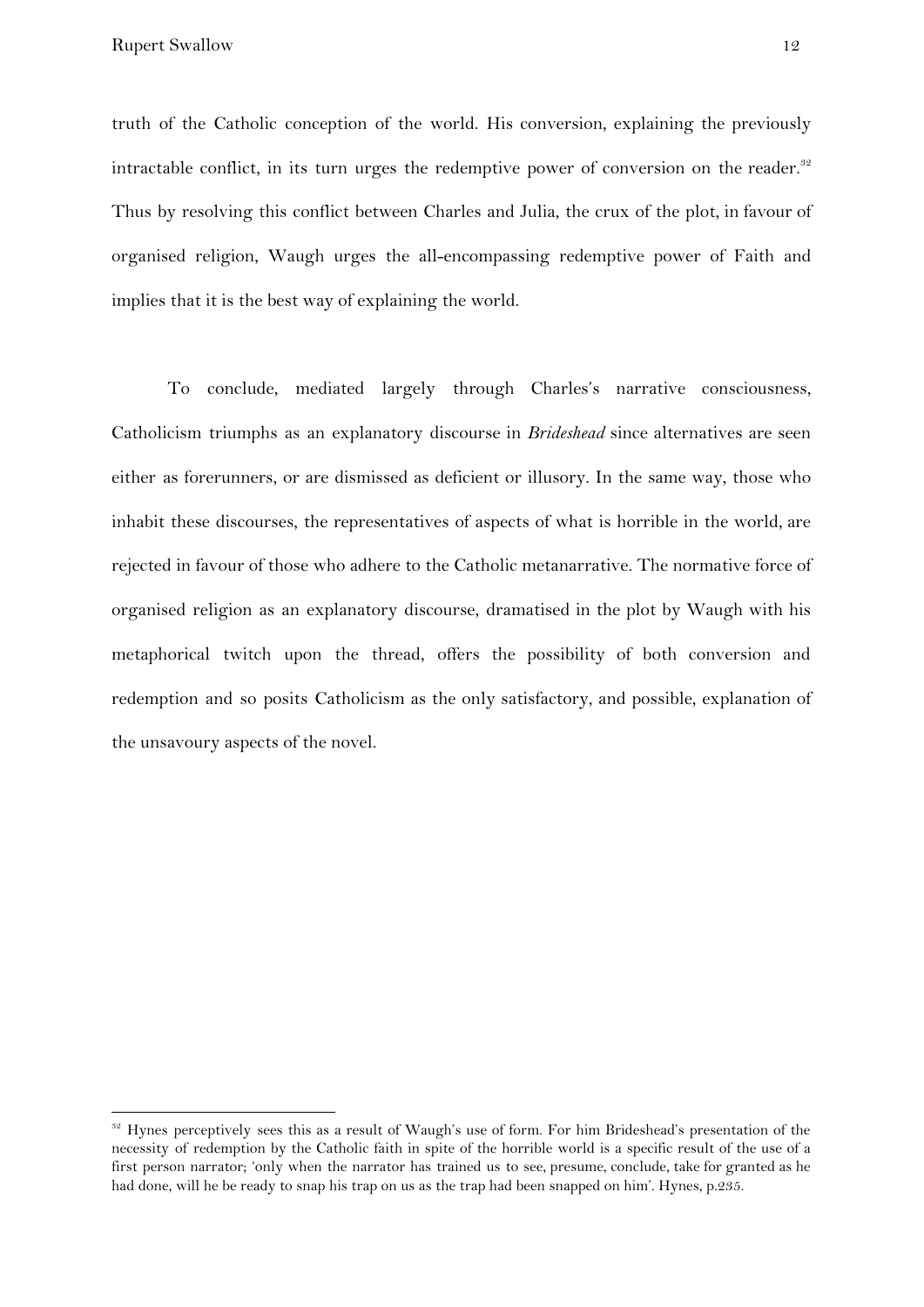## **Bibliography:**

## **Primary:**

Proffitt, Michael, ed., *OED Online*, (London: Oxford University Press, 2016).

Said, Edward W., *Orientalism* (London: Routledge & Kegan Paul, 1978).

Simon, Peter, ed., *The Norton Anthology of Theory and Criticism*, *2nd Edition* (New York: W. W. Norton and Company, 2010).

Stannard, Martin, ed., *Evelyn Waugh: The Critical Heritage* (London: Routledge, 1984).

Waugh, Evelyn

- *Brideshead Revisited* (London: Penguin Classics, 2000).
- *The Diaries of Evelyn Waugh*, Michael Davie, ed. (London: Weidenfeld and Nicolson, 1976).
- *- The Letters of Evelyn Waugh*, Mark Amory, ed. (London: Weidenfeld and Nicolson, 1980).
- *- The Essays, Articles and Reviews of Evelyn Waugh*, Donat Gallagher, ed. (London: Methuen, 1983).

## **Secondary:**

Blayac, Alain, ed., *Evelyn Waugh: New Directions*, (New York: St. Martin's Press, 1992).

Butler, Christopher, *Postmodernism: a Very Short Introduction* (Oxford: Oxford University Press, 2002).

DeCoste, D. Marcel, *The Vocation of Evelyn Waugh: Faith and Art in the Post-War Fiction* (Surrey: Ashgate Publishing Limited, 2015).

De Vitis, A. A., *Roman Holiday : the Catholic Novels of Evelyn Waugh* (London : Vision Press, 1958).

Edwards, Brian, 'Waugh's Intuition: An FST Approach to *Brideshead Revisited*', *Interdisciplinary Literary Studies, Vol. 13, No. ½*, pp. 1-18 (Pennsylvania: Penn State UP, 2011), [<http://www.jstor.org/stable/41328509>](http://www.jstor.org/stable/41328509) last accessed: 07-04-2017.

Garnett, Robert R., *From Grimes to Brideshead* (Lewisburg: Bucknell UP, 1990).